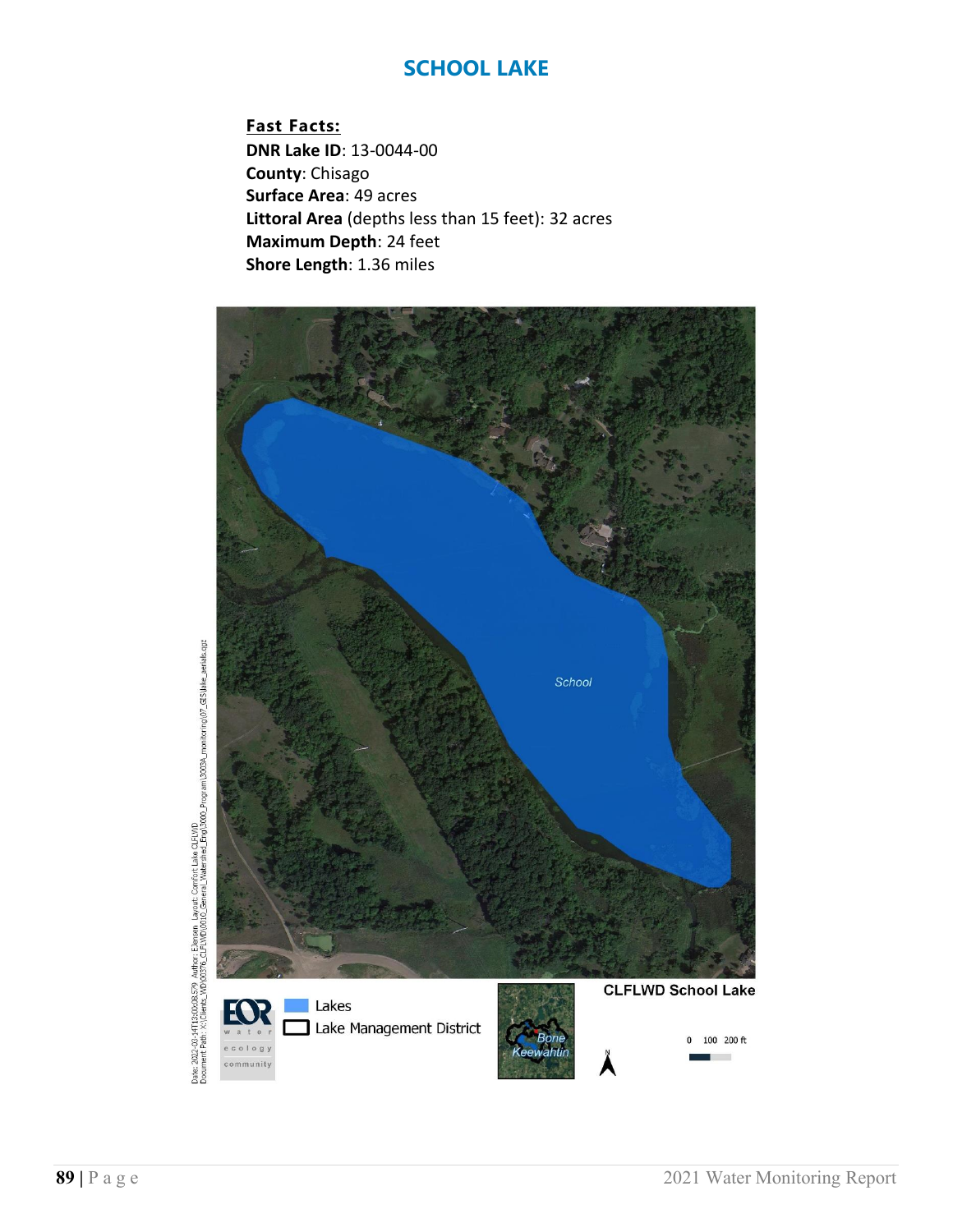# **SCHOOL LAKE**

# **2021 Surface Water Quality Summary**

### **Nutrients:**

*June-Sept. Average Total Phosphorus (TP, µg/L)*

### **40.3 µg/L**



**Algae:** *June-Sept. Average Chlorophyll-a (Chl-a, µg/L)*

### **12.1 µg/L**



**Clarity:**  *June-Sept. Average Secchi Depth (Secchi, ft)*

**5.3 feet**





State standard are shown with a dashed red line. Phosphorus =  $40 \mu g/L$ , Chlorophyll-a =  $14$ µg/L, Secchi Depth = 4.6 feet. Sample points are shown in black dots. Points above the line are worse than the State standard. Points below the line are better than the State standard.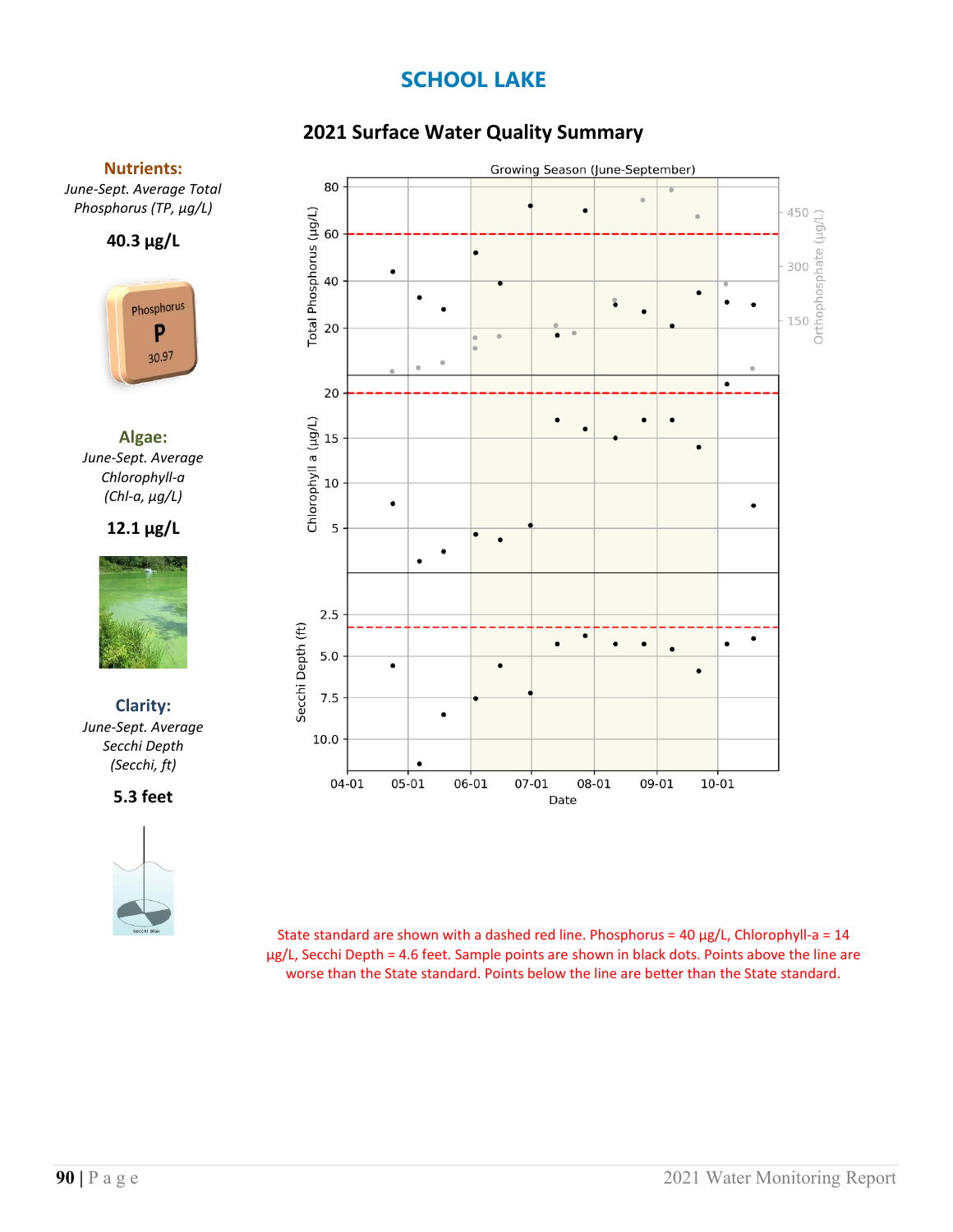# **SCHOOL LAKE**

### **Historical Water Quality Summary**



State standard are shown as the boundary between green and light blue. (Phosphorus =  $60 \mu g/L$ , Chlorophyll-a =  $20 \mu g/L$ , Secchi Depth = 3.3 feet. Growing season averages are shown as black points. Points in the green area are above the state standard. Points in the light blue area are better than the State standard.